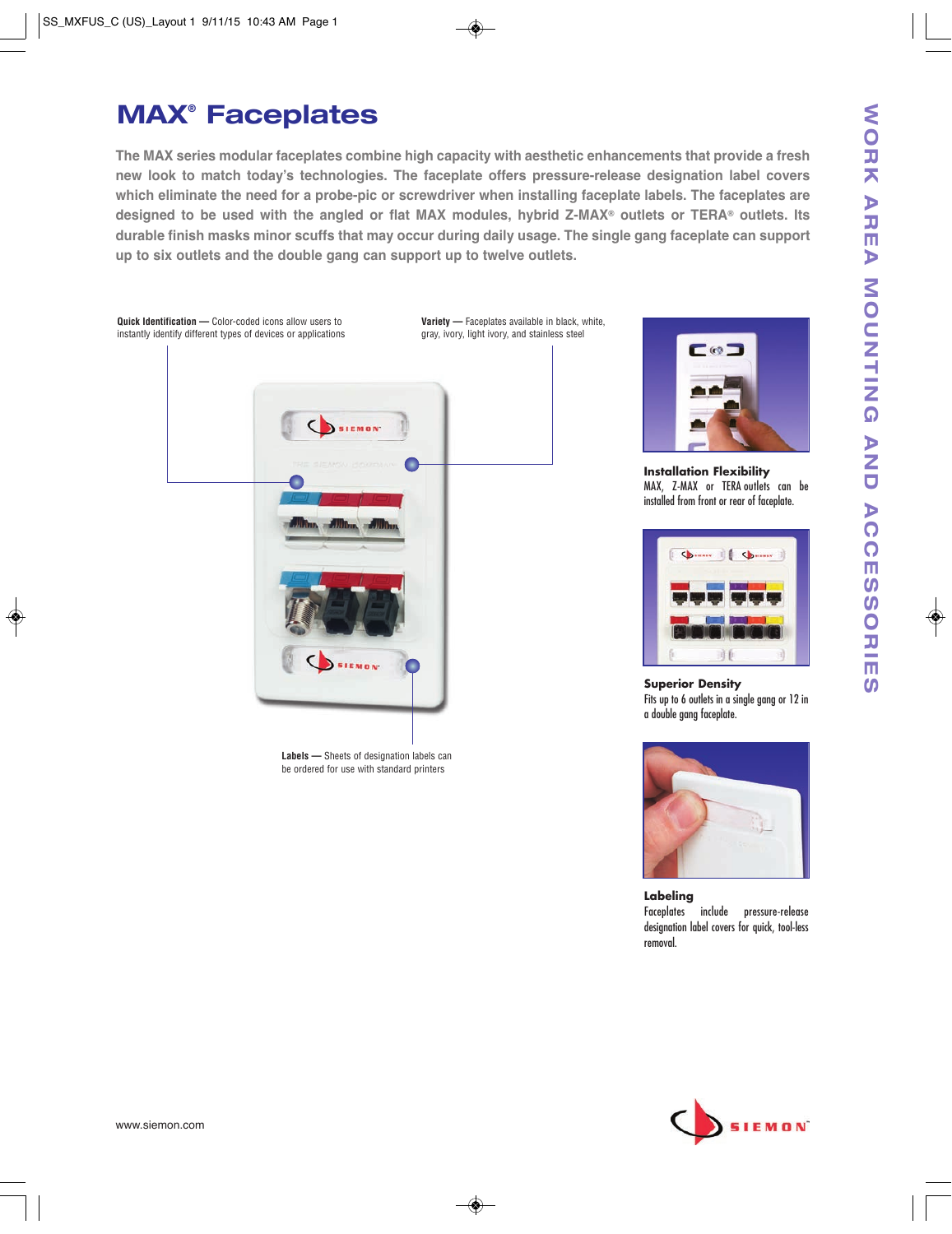# **10G MAX Faceplates**

10G MAX Faceplates are required for Z-MAX 6A UTP installations. Isolated port spacing ensures proper Alien Crosstalk performance. Faceplates include designation labels, clear label covers, and mounting screws.



Add "B" to end of part number for bulk project pack of 100 faceplates.

# **MAX® Faceplates**

Faceplates include designation labels, clear label covers, and mounting screws.

| MX-FP-S-(XX)-(XX) Single Gang |  |  |
|-------------------------------|--|--|
|                               |  |  |

| Ports         |                        |
|---------------|------------------------|
| $01 = 1$ Port | <b>Faceplate Color</b> |
| $02 = 2$ Port | $01 =$ Black           |
|               | $02 =$ White           |
| $03 = 3$ Port | $04 =$ Gray            |
| $04 = 4$ Port |                        |
| $06 = 6$ Port | $20 =$ Ivory           |
|               | $80 =$ Light ivory     |

| ß | THE RIEGON COMPANY |  |
|---|--------------------|--|
|   |                    |  |
|   |                    |  |
|   |                    |  |
|   |                    |  |
|   |                    |  |



|   | THE SUMMON COMMAND |  |
|---|--------------------|--|
|   |                    |  |
|   |                    |  |
| ¢ | г.                 |  |

Add "B" to end of part number for bulk project pack of 100 faceplates.\*

\*Black and gray color options and bulk project packs available for single gang faceplates only.

# **MAX Stainless Steel Faceplates**

Single and double gang stainless steel MAX faceplates for use with flat and angled MAX, hybrid Z-MAX or TERA outlets. Brushed finish on plates mask minor scratches and scuffs that may occur during day-to-day usage.

MX-FP-S-(XX)-SS-(X)..... Single Gang **Label Options L =** Label Holder **Blank =** No Labels or Holder **Ports 01 =** 1 Port **02 =** 2 Port **03 =** 3 Port **04 =** 4 Port **06 =** 6 Port

|                | MX-FP-D-(XX)-SS-(X) Double Gang    |
|----------------|------------------------------------|
| <b>Ports</b>   | <b>Label Options</b>               |
| $06 = 6$ Port  | $L =$ I abel Holder                |
| $08 = 8$ Port  | <b>Blank</b> = No Labels or Holder |
| $12 = 12$ Port |                                    |
|                |                                    |



# **10G MAX® Horizontal Faceplates**

Siemon's 10G single gang horizontal faceplate for Z-MAX®, TERA or MAX modules

|               | Color              |  |
|---------------|--------------------|--|
| <b>Ports</b>  | $02 =$ White       |  |
| $02 = 2$ Port | $20 =$ Ivory       |  |
| $03 = 3$ Port | $80 =$ Light Ivory |  |

Add "B" to end of part number for bulk project pack of 100 faceplates.

# **MAX Horizontal Faceplates**

Siemon's single gang horizontal faceplate for Z-MAX, TERA or MAX modules

| MX-HFP-(XX)(XX) |                    |               |
|-----------------|--------------------|---------------|
| <b>Ports</b>    | Color              |               |
| $01 = 1$ Port   | $02 =$ White       | <b>Kilmen</b> |
| $02 = 2$ Port   | $20 =$ lvory       |               |
| $03 = 3$ Port   | $80 =$ Light Ivory |               |
| $04 = 4$ Port   |                    |               |

Note: Screws, designation label and clear label cover included.



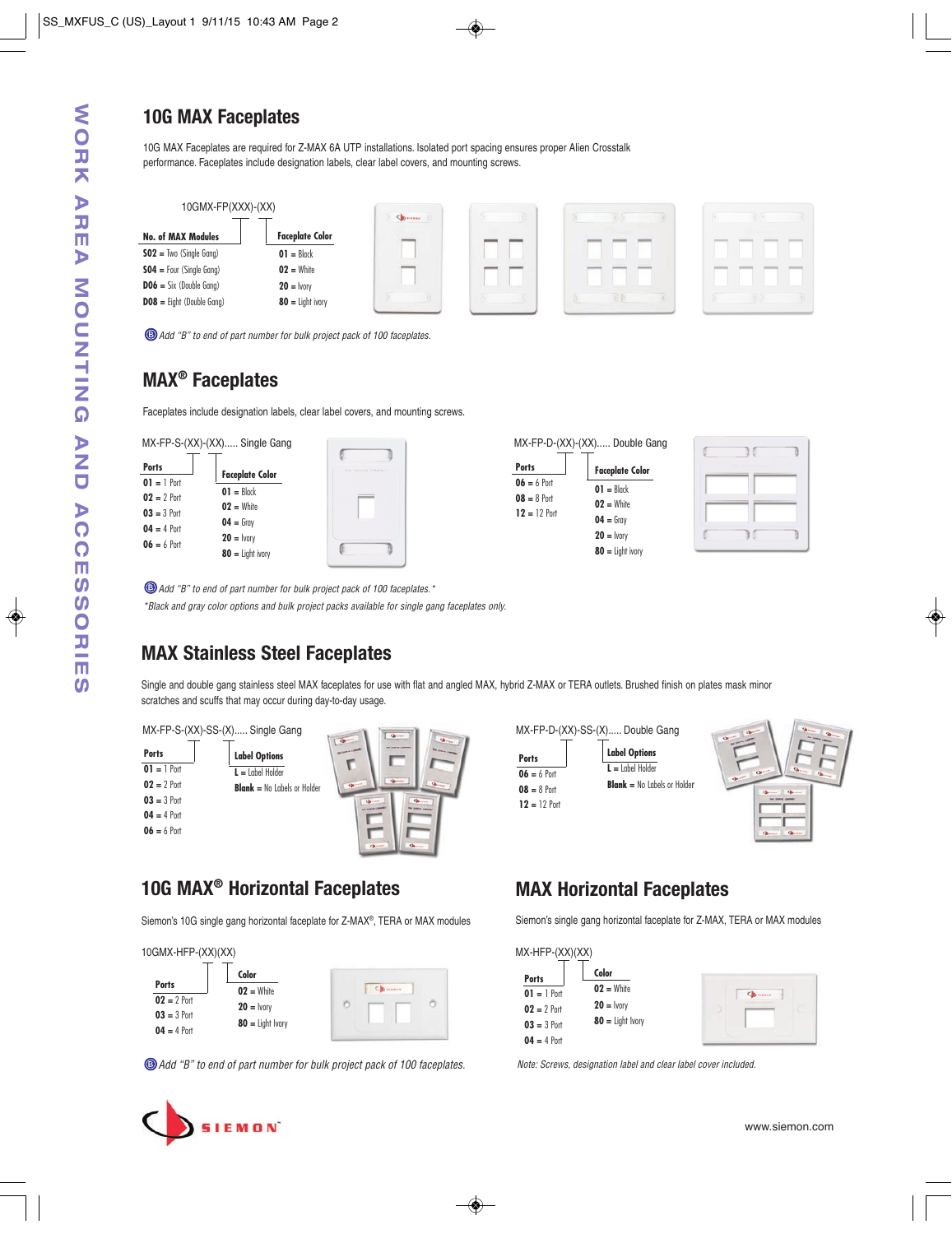### **Universal Modular Furniture Adapter**



CT-UMA-(XX) . . . . . . . . . . . . . . . CT® Universal Modular Furniture Adapter, Accepts (1) CT Coupler. Includes faceplate, mounting frame, label and clear label holder



 $MX$ -UMA- $(XX)$  . . . . . . . . . . . . . .

MAX Universal Modular Furniture Adapter, Accepts (4) MAX®, Z-MAX® or TERA® outlets. Includes faceplate, mounting frame, label and clear label holder

Use (XX) To specify color:  $01 =$  black,  $02 =$  white,  $04 =$  gray,  $20 =$  ivory,  $80 =$  light Ivory

# **MAX® Modular Furniture Adapters**

The MAX modular furniture adapters will accept four Z-MAX hybrid outlets, MAX angled or flat modules and snaps directly into communication outlet openings\* in most major modular furniture systems. Adapters include designation label and clear label cover to allow for circuit identification.



Use (XX) to specify color:  $01 =$  black,  $02 =$  white,  $04 = \text{arav}$ ,  $20 = \text{i}$ vorv





MAX Modular Furniture adapters mount into modular furniture openings, combining superior density with proper circuit designation.

\*Furniture outlet openings, panel thickness, and raceway clearance may vary. Please consult furniture manufacturer for actual dimensions to determine compatibility.

# **MAX® Tamper-Proof Faceplate**

 $01$  = black,  $02$  = white,  $04$  = gray,  $20$  = ivory,

80 = light ivory

Siemon's tamper-proof MAX faceplates provide a secure, low profile solution for mounting our complete line of MAX modules. The design features a one-piece base which accepts up to six angled MAX modules and is secured by a solid cover and a choice of tamper-proof star or standard slotted head screw. The base mounts to any standard North American single gang box.

Part # Description MX-TFP-S-06-(XX)  $\ldots$ .......6-port single gang, tamper-proof faceplate for angled MAX modules

Use (XX) to specify color:  $02$  = white,  $80$  = light ivory

Faceplates include tamper-proof and standard #6-32x1 mounting screws and color-matching screw cover. Note: Tamperproof faceplate is not compatible with Z-MAX® or TERA® outlets.



WPJP. . . . . . . . . . . . . . Plastic Wall Phone Faceplate with 2-pair, 6-position USOC jack



MX-WP-(XX)-SS . . . . . . . . . . MAX Series Stainless Steel Wall Phone Faceplate with keystone module included



Use (XX) to specify included module:  $Z6$  = category 6,  $Z$ -MAX, UTP, T568A/B Z6A = category 6A, Z-MAX, UTP, T568A/B Z6AS = category 6A, Z-MAX, Shielded, T568A/B K6 = category 6, MAX, UTP, T568A/B K5 = category 5e, MAX, UTP, T568A/B